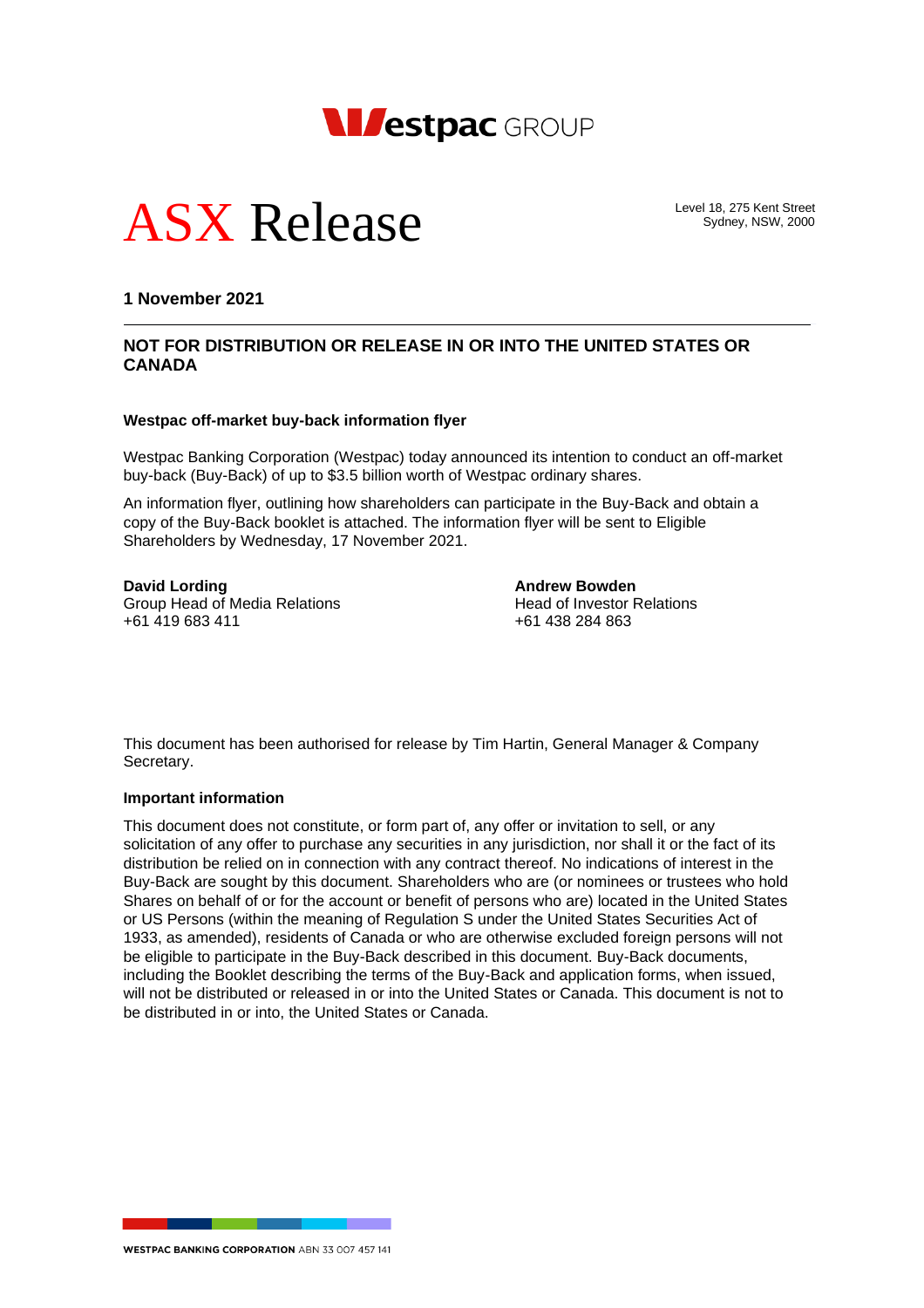

1 November 2021

# NOT FOR DISTRIBUTION INTO THE UNITED STATES OR CANADA.

Dear fellow Shareholder,

The Board of Directors of Westpac Banking Corporation (Westpac) is pleased to offer you the opportunity to participate in an off-market buy-back of up to \$3.5 billion of Westpac ordinary shares (Shares) (Buy-Back).

Westpac's improved operating performance and positive progress on our strategic priorities, including the completion of a number of divestments, have contributed to a strong capital position, allowing us to announce this Buy-Back.

This information flyer outlines some key elements of the Buy-Back and where you can obtain further information. The Buy-Back booklet (Booklet) provides full details of the Buy-Back, including how to participate, the tender process and how the Buy-Back Price will be set.

The Booklet is available on the Buy-Back website at westpac.com.au/buyback or you can request a printed copy by calling the Westpac Buy-Back Information Line (details overleaf).

Please read the Booklet in full before deciding whether to participate. Participation is voluntary and may not suit your individual circumstances. If you do not wish to participate after reading the Booklet, you do not need to take any action.

If you are unsure about the Buy-Back after reading the Booklet we encourage you to seek advice from your financial, taxation or other professional adviser.

Unless otherwise defined, capitalised words in this flyer have the meaning given to them in the Booklet.

### **Am I eligible to participate?**

You are an Eligible Shareholder if you:

- were a registered holder of Shares at 7:00pm (Sydney time) on the Buy-Back Record Date (Monday, 8 November 2021);
- are shown on the Register as having an address in Australia or New Zealand; and
- are not an Excluded Foreign Person (for the full definition, see Section 6 "Glossary" in the Booklet).

Westpac American Depository Receipts, as well as Shares and Share Rights held by employees under any Employee Share Scheme (unless vested and freely tradeable) are not eligible to participate in the Buy-Back.

### **How will the Buy-Back work?**

If you are an Eligible Shareholder, you can offer to sell some or all of your Shares to Westpac:

- at a Discount to the Market Price<sup>1</sup> nominated by you of between 8% and 14% inclusive (at 1% intervals); and/or
- at the final Buy-Back Price<sup>2</sup> (as a Final Price Application).

You can also select a Minimum Price below which none of your Shares will be bought back.

The terms you choose for your Application under the tender process (for example, the Discount(s) you select and/or whether to submit a Final Price Application) will depend on your circumstances, including your personal tax situation.

2. Determined by applying the Buy-Back Discount selected by Westpac to the Market Price.

<sup>1.</sup> Calculated as the VWAP of Shares on the ASX over the five trading days up to and including the Closing Date, calculated to four decimal places, as determined by Westpac.